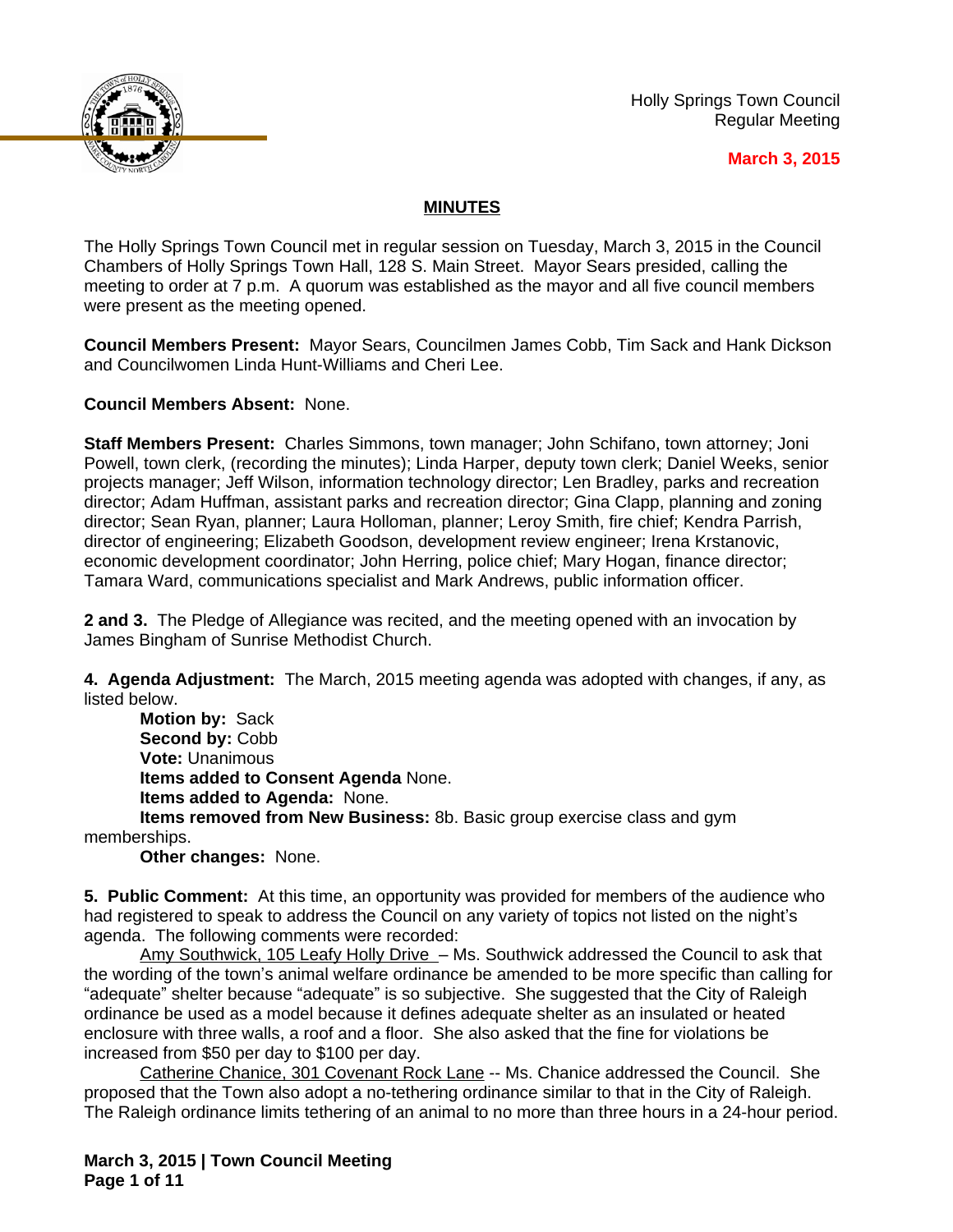Ms. Chanice also suggested that the fine for violations be increased from \$50 per day to \$100 per day.

Marilyn Chappell, 132 Oakhall Drive - Ms. Chappell addressed the Council to announce that the Holly Springs School of Dance will be appearing in the 2015 Macy's Thanksgiving Day parade. She went on to say that the dance troupe would serve as good ambassadors for the Town of Holly Springs while creating memories that will last a lifetime. She reported that the members are working hard to raise money for the trip through many activities and programs.

**6a. Public Hearing: Annexation Petition A14-09 –** Ms. Holloman said the Town has received a request for voluntary annexation of 25.354 +/- acres located at 6407 Rex Road. The property owners are Ruby Baldwin and Carolyn S. Norris, and the property is contiguous with city limits.

The petition meets all the statutory requirements for annexation.

With that explanation completed, Mayor Sears opened the public hearing. The following input was recorded: None.

There being no comments, the public hearing was closed.

**Action:** The Council approved a motion to adopt Annexation Ordinance A14-09 annexing 25.354 -/+ acres owned by Ruby Baldwin and Carolyn S. Norris, and more particularly described as Wake County Pin's: 0637.02-69-5017, into the corporate limits of the Town of Holly Springs.

**Motion by**: Cobb **Second by**: Williams **Vote:** Unanimous. *A copy of Annexation Ordinance A14-09 is attached to these minutes.*

**6b. Public Hearing: Annexation A14-10 –** Ms**.** Holloman said the Town has received a petition for voluntary annexation of 152.785 +/- acres located along Rex Road. The property owner is Christine M. Powell, and the property is contiguous with city limits.

The petition meets all the statutory requirements for annexation.

With that explanation completed, Mayor Sears opened the public hearing. The following input was recorded: None.

There being no comments, the public hearing was closed.

**Action:** The Council approved a motion to adopt Annexation Ordinance A14-10 annexing 152.785 -/+ acres owned by Christine M. Powell, and more particularly described as Wake County Pin's: 0637.02-58-7901, 0638.03-30-9428 and 0637.01-29-9661, into the corporate limits of the Town of Holly Springs.

**Motion by**: Sack **Second by**: Williams **Vote:** Unanimous. *A copy of Annexation Ordinance A14-10 is attached to these minutes.*

**6c. Public Hearing: Rezoning Petition 14-REZ-18 -** Mr. Ryan said the Town has received a request to rezone ±174.02 acres located north of Rex Road near People Road from R-30: Residential (upon annexation) to R-15 CU: Residential Conditional Use and R-10 CU: Residential Conditional Use. The property is located to the west of the approved Union Ridge Subdivision.

Mr. Ryan said this is a conditional use rezoning request, and the property owner has offered the following conditions:

R-15 CU (Parcel 0638309428, 0637299661) Conditions:

- 1. The gross density shall not exceed 2.0 dwelling units per acre.
- 2. Single-Family Standards: Vinyl siding is not permitted; however, vinyl windows, decorative elements and trim are permitted. All residential units shall have either a crawl space or raised foundation. Garage doors must have windows, decorative details or carriage-style adornments on them when facing public right of ways.

R-10 CU (Parcel 0637587901, 0637695017) Conditions:

**March 3, 2015 | Town Council Meeting Page 2 of 11**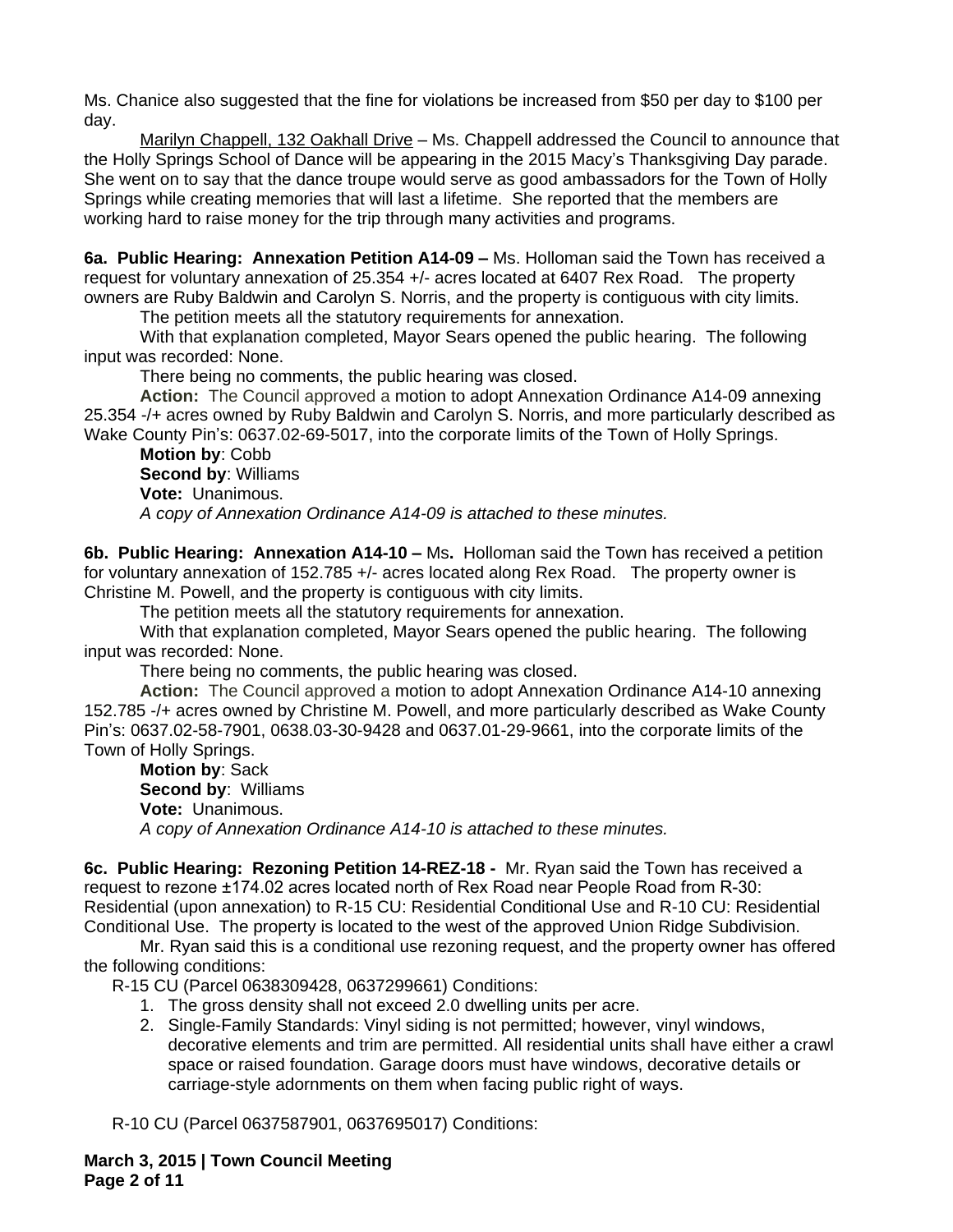1. Single-Family Standards: Vinyl siding is not permitted; however, vinyl windows, decorative elements and trim are permitted. All residential units shall have either a crawl space or raised foundation. Garage doors must have windows, decorative details or carriage-style adornments on them when facing public right of ways.

He said the zoning conditions are offered by the property owners to be placed on the property and are not required by the Town. A Conditional Use District allows the petitioner to place specific conditions on the property that are more restrictive than the minimum zoning regulations in the Town's Unified Development Ordinance. Once a petitioner has placed such conditions with the zoning map change request, they cannot be removed or modified to reduce the restriction. During the review and consideration process the petitioner may add conditions or make the proposed conditions more restrictive; however, additional conditions or regulations cannot be added to the petition by Planning Board or Town Council, nor can either board request additional conditions.

With that explanation completed, Mayor Sears opened the public hearing. The following input was recorded: None.

There being no comments, the public hearing was closed.

**Action #1:** The Council approved a motion to accept the following statements as being true: *"The requested zone map change from R-30 to R-15 CU and R-10 CU is consistent with the Vision Holly Springs Comprehensive Growth Plan. The Future Land Use Plan Map indicates properties with PIN 0638309428 and 0637299661 as low-density residential, which allows singlefamily residential development with a maximum density of two units per acre, and the conditions offered for these properties allows for single-family residential development and limits density to two units per acre. The Future Land Use Plan Map indicates properties with PIN 0637587901 and 0637695017 as residential which allows single-family residential development with a density of two to 15 units per acre, and the R-10 CU: Residential Conditional Use District allows for single-family residential development with a maximum density of 3.25 dwelling units per acre."*

**Motion by**: Williams **Second by**: Sack **Vote:** Unanimous.

**Action #2:** The Council approved a motion to adopt ordinance 14-REZ-18 to approve and enact Zone Map Change Petition #14-REZ-18 to change the zoning of 174.02 acres of Wake County PINs # 0638309428 and 0637299661 from R-30: Residential to R-15 CU: Residential Conditional Use and Wake County PINs # 0637587901 and 0637695017 from R-30: Residential to R-10 CU: Residential Conditional Use, as submitted by Glenda Toppe & Associates, with the following zoning conditions offered by the petitioner:

R-15 CU (Parcel 0638309428, 0637299661) Conditions:

- 1. The gross density shall not exceed 2.0 dwelling units per acre.
- 2. Single-Family Standards: Vinyl siding is not permitted; however, vinyl windows, decorative elements and trim are permitted. All residential units shall have either a crawl space or raised foundation. Garage doors must have windows, decorative details or carriage-style adornments on them when facing public right of ways.

#### R-10 CU (Parcel 0637587901, 0637695017) Conditions:

Single-Family Standards: Vinyl siding is not permitted; however, vinyl windows, decorative elements and trim are permitted. All residential units shall have either a crawl space or raised foundation. Garage doors must have windows, decorative details or carriage-style adornments on them when facing public right of ways.

**Motion by**: Dickson **Second by**: Cobb **Vote:** Unanimous. *A copy of Zoning Ordinance #14-REZ-18 is attached to these minutes.*

**March 3, 2015 | Town Council Meeting Page 3 of 11**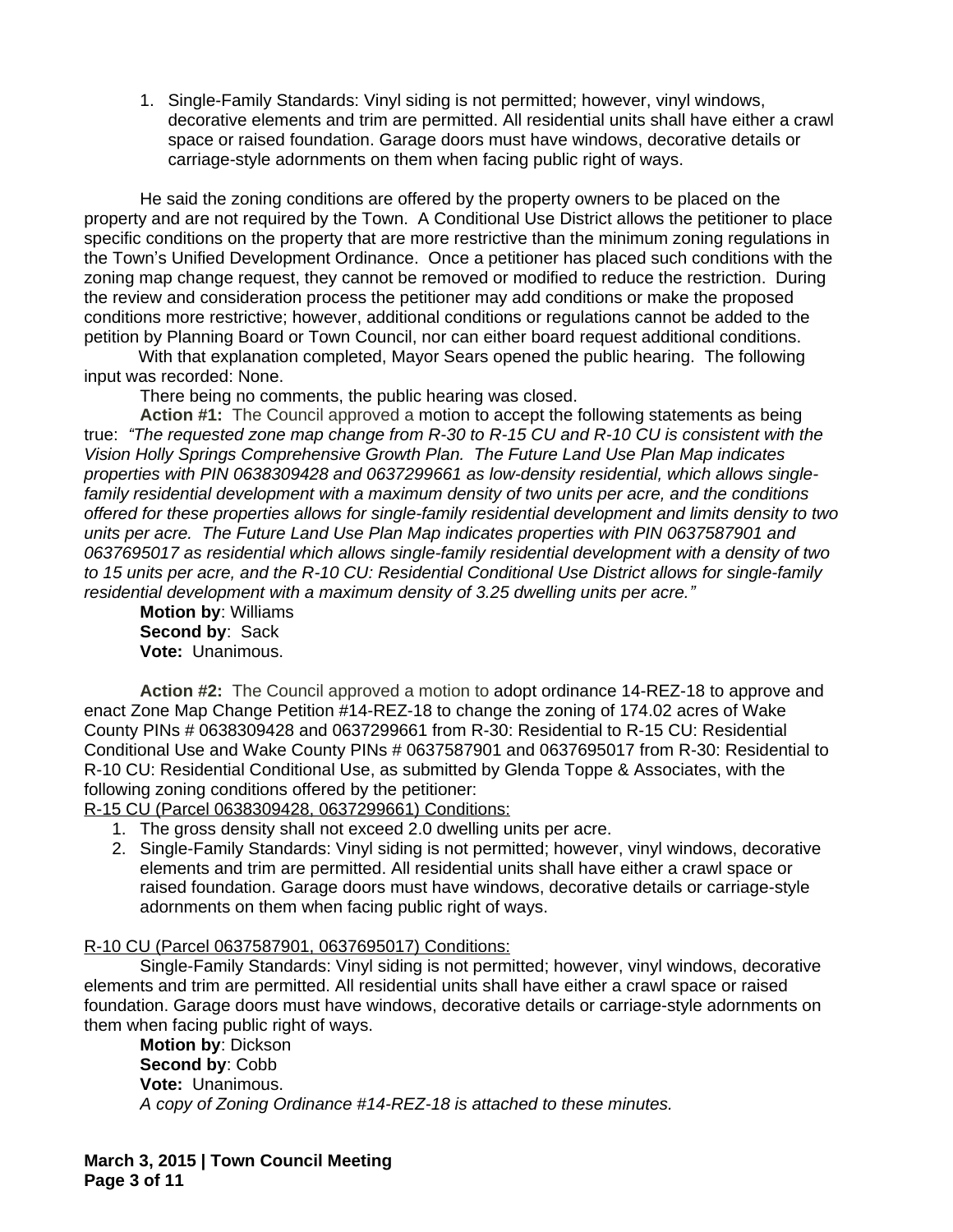**6d. Public Hearing: Holly Springs Counseling Center – Mr. Ryan said the Town has received a** request for a Special Exception Use application and a development plan to convert an existing single-family dwelling located at 300 W. Earp Street into a commercial office building. There would be no exterior changes to the structure; however, a small parking lot and landscaping would be added in order to meet the Unified Development Ordinance (UDO) requirements for commercial operations.

He said with the last round of UDO Amendments, Town Council approved a change to the Town Village zoning district which would require any new project or subdivision to receive a Special Exception Use. The proposed use – Office – is a permitted use in the Town Village district; however, because parking and landscaping are required for commercial projects, the proposed project is considered a new project requiring the Special Exception Use.

In association with the Special Exception Use, a development plan has been submitted for this project. To convert a single-family home into a business, the site must come into conformance with commercial standards. For this site, landscaping, parking, and infrastructure improvements are required.

Ms. Goodson addressed the Council and reported that, in response to Council direction given at the retreat meeting in February, the amount of infrastructure that is required is reduced since the project is a home to business conversion in the Village District. She said sidewalk, curb and gutter and the relocation of two utility poles all have been removed from the requirements of this plan.

Councilwoman Williams asked if the five parking spaces shown on the site would be adequate.

Staff responded that the applicant has advised that the five spaces would be adequate. Staff added that the road widening that is required on Earp Street could be used for on-street parking, if needed.

With that explanation completed, Mayor Sears opened the public hearing. The following testimony and evidence was submitted by those who had been administered the oath by the deputy town clerk:

Randy Miller, Thompson and Associates -- Mr. Miller addressed the Council to also ask if road widening could be delayed until future road construction by neighboring property owners is done so that it could all be done at the same time. That would result in some cost savings and a better project, he said.

He said at any one time there would be two therapists in the office with one client at a time, so four spaces should be adequate.

Nancy Smyth, 105 Starwood Lane -- Ms. Smythe addressed the parking question. She said Holly Springs Counseling would have six or seven therapists, but only two would be in the office at a time, so the five spaces should be adequate.

Larry Bernstein, 105 Starwood Lane - Mr. Bernstein said he probably confused the parking issue because he had been saying there would be four to seven therapists in the practice, but only two at one time would be at this location is a more accurate characterization, he said.

Mr. Simmons asked about Sunday group meetings when, during staff meetings on this project, it was said that as many as 25 people might be gathered.

The applicants said the Sunday group meeting usually had between seven and nine people, and those meetings would be held off-site.

Councilwoman Williams asked if more parking could be provided elsewhere on the property. The applicant said there was an existing driveway on the west side of the building.

Staff said that is why road widening is requested so that additional on-street parking could be provided.

The applicant maintained the widening would be more cost-effective and higher quality if done when the Town widens its side of Earp Street with the development of the Mims Park property.

Councilman Dickson asked if the condition to allow the road widening to be delayed would go with the project or with the land.

**March 3, 2015 | Town Council Meeting Page 4 of 11**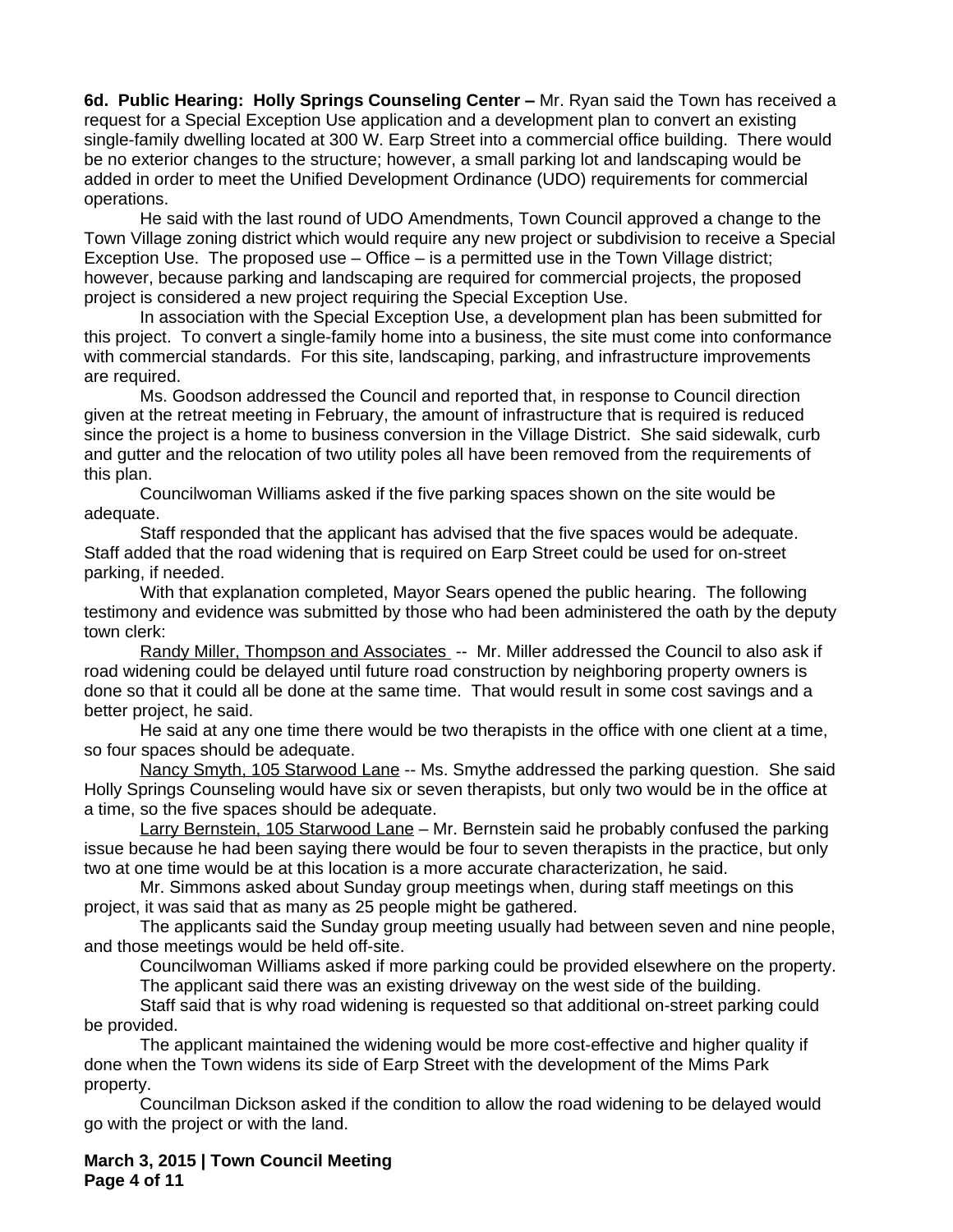Ms. Goodson and Mr. Schifano said the permission would go with the project.

Councilman Cobb said his concern is that there is no schedule for the Town's widening of Earp Street and it may never get done; therefore, the widening at this location may never get done. He also expressed concern that the Town was not requiring a fee-in-lieu of widening but simply waiving the requirement entirely.

Mr. Miller addressed the Council on the question of cost.

Mr. Simmons suggested that if the Council is of a mind to allow the delay of road widening that a condition be considered to disallow on-street parking because Earp Street leads to the cemetery and on-street parking without widening might cause an obstacle for funeral processions. There being no further testimony, the public hearing was closed.

**Action #1:** The Council approved a motion to make and accept the findings of fact to be recorded in the minutes for Special Exception Use Petition #14-SEU-15 for Holly Springs Counseling Center as specified in UDO Section 3.03 A. Town Village District to allow for a new project in the TV district, as submitted by Holly Springs Counseling Center.

Special Exception Use Findings of Fact:

*A special exception use may only be granted upon the presentation of sufficient evidence to enable a written determination that:*

- a. The proposed use will not be injurious to the public health, safety, comfort, community moral standards, convenience or general welfare;
- b. The proposed use will not injure or adversely affect the adjacent area;
- c. The proposed use will be consistent with the character of the district, land uses authorized therein, and the Town of Holly Springs Comprehensive Plan;
- d. The proposed use shall conform to all development standards of the applicable district (unless a waiver of such development standards is requested as part of the special exception use petition and approved as set forth above, in which case the proposed use shall conform to the terms and conditions of such waiver).
- e. Access drives or driveways are or will be sufficient in size and properly located to: ensure automotive and pedestrian safety and convenience, traffic flow as set forth in Section 7.09 – Pedestrian Circulation and Vehicular Area Design; and, control and access in case of fire or other emergency;
- f. Off-street parking areas, off-street loading areas, trash enclosures, trash pick-up and removal, and other service areas are located so as to be safe, convenient, allow for access in case of emergency, and to minimize economic, glare, odor, and other impacts on adjoining properties and properties in the general neighborhood;
- g. The lot, building or structure proposed for the use has adequate restroom facilities, cooking facilities, safety equipment (smoke alarms, floatation devices, etc.), or any other service or equipment necessary to provide for the needs of those persons whom may work at, visit or own property nearby to the proposed use;
- h. Utilities, schools, fire, police and other necessary public and private facilities and services will be adequate to handle the needs of the proposed use;
- i. The location and arrangement of the use on the site, screening, buffering, landscaping, and pedestrian ways harmonize with adjoining properties and the general area and minimize adverse impacts; and,
- j. The type, size, and intensity of the proposed use (including but not limited to such considerations as the hours of operation and numbers of people who are likely to utilize or be attracted to the use) will not have significant adverse impacts on adjoining properties or the neighborhood.

**Motion by**: Sack **Second by**: Dickson **Vote:** Unanimous. *A copy of Special Exception Use Petition #14-SEU-15 is attached to these minutes.*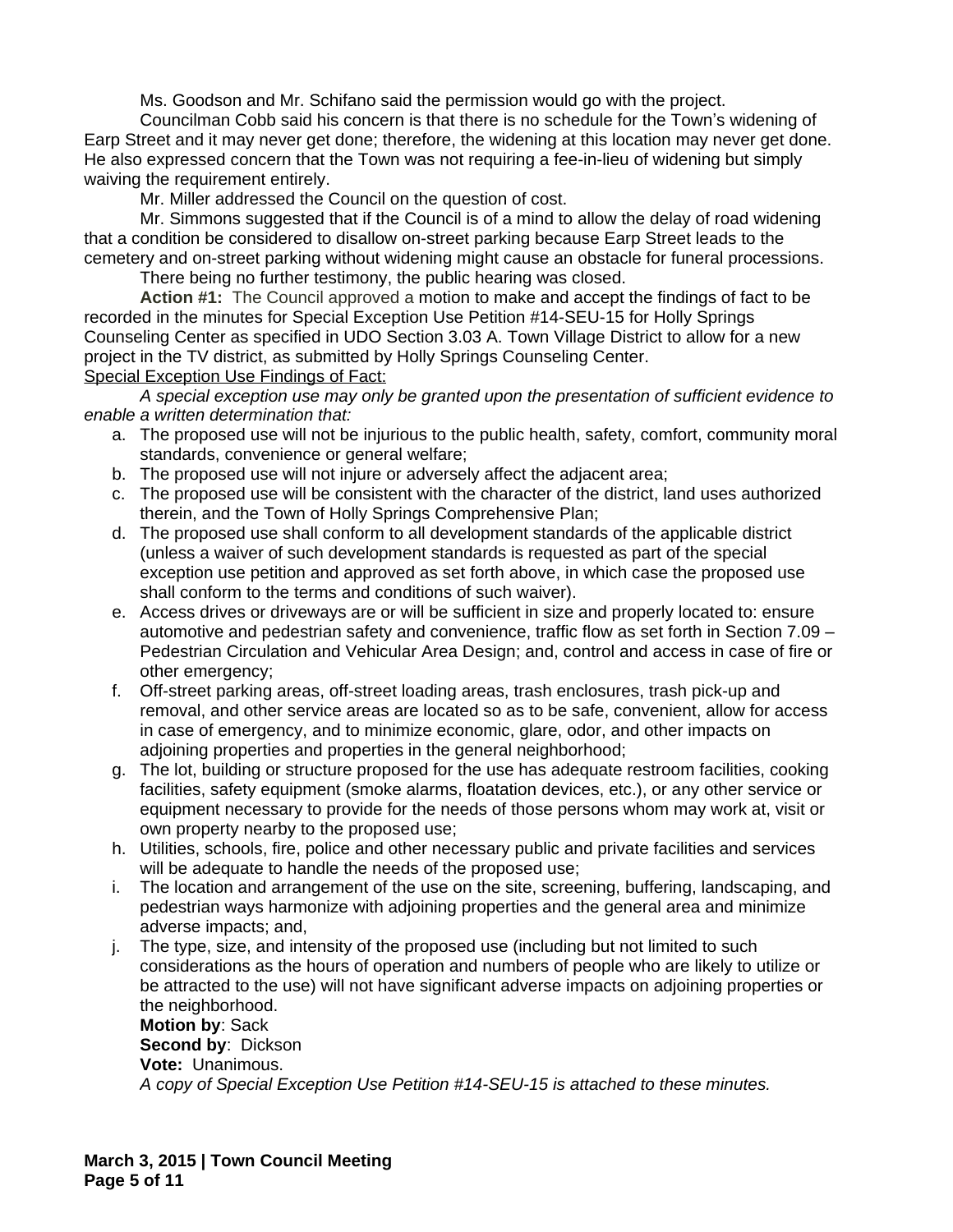**Action #2:** The Council approved a motion to make and accept the findings of fact to be recorded in the minutes for a waiver of regulations of UDO Section 7.07, B., 13 and 7.07, C. to eliminate the required public sidewalk along W. Earp Street for Development Plan #14-DP-18 for Holly Springs Counseling Center, at 300 W. Earp Street, Wake County PIN 0649826768, as submitted by Thompson & Associates, dated 1/12/15.

A petition for a waiver of regulations of UDO Section 7.07, B., 13 and 7.07, C. to eliminate the required public sidewalk along W. Earp Street may only be granted upon the presentation of sufficient evidence to enable a written determination that:

- (1) The granting of the *waiver* will not be detrimental to public safety, health or welfare or injurious to other property;
- (2) Conditions upon the request for a *waiver* are unique to the property for which a *waiver* is sought and are not applicable generally to other property;
- (3) Because of the particular physical surroundings, shape or topographical conditions of the specific property involved, a particular hardship to the owner would result, as distinguished from a mere inconvenience, if the strict letter of these regulations is not carried out;
- (4) The *waiver* will not contravene the provisions of this UDO or the *Comprehensive Plan*; and
- (5) Where the *waiver* impacts on the design, construction or maintenance obligations of public facilities, that the appropriate public agency has reviewed and approved the proposed development in writing and the subdivider has submitted a copy of such approval.

**Motion by**: Williams **Second by**: Sack **Vote:** Unanimous.

**Action #3:** Having made the necessary findings of fact, the Council approved a motion to grant a waiver of regulations of UDO Section 7.07, B., 13 and 7.07, C. to eliminate the required public sidewalk along W. Earp Street for Development Plan #14-DP-18 for Holly Springs Counseling Center, at 300 W. Earp Street, Wake County PIN 0649826768, as submitted by Thompson & Associates, dated 1/12/15 with the following condition:

1. At the time that the building is expanded for the current business, the property is redeveloped, sold, or is used by another business other than Holly Springs Counseling Center, such sidewalk shall be installed prior to opening. **Motion by**: Lee **Second by**: Sack **Vote:** Unanimous.

**Action #4:** The Council approved a motion to approve an exception to the regulations of Engineering Design and Construction Standards Section 3.02-G in association with Development Plan #14-DP-18 for Holly Springs Counseling Center at 300 W. Earp Street, Wake County PIN 0649826768, to eliminate the required curb and gutter for the off-street parking lot as submitted by Thompson & Associates, dated 1/12/15 with the following condition:

1. At the time that the building is expanded for the current business or the property is redeveloped, such curb and gutter shall be installed prior to opening. **Motion by**: Sack **Second by**: Williams **Vote:** Unanimous.

**Action #5:** Having made the necessary findings of fact, the Council approved a motion to grant Special Exception Use Petition **#**14-SEU-15 to allow for a new project in the TV district and Development Plan #14-DP-18 for Holly Springs Counseling Center, at 300 W. Earp Street, Wake County PIN 0649826768, as submitted by Thompson & Associates, dated 1/12/15 with the following conditions:

# **Special Exception Use Condition:**

**March 3, 2015 | Town Council Meeting Page 6 of 11**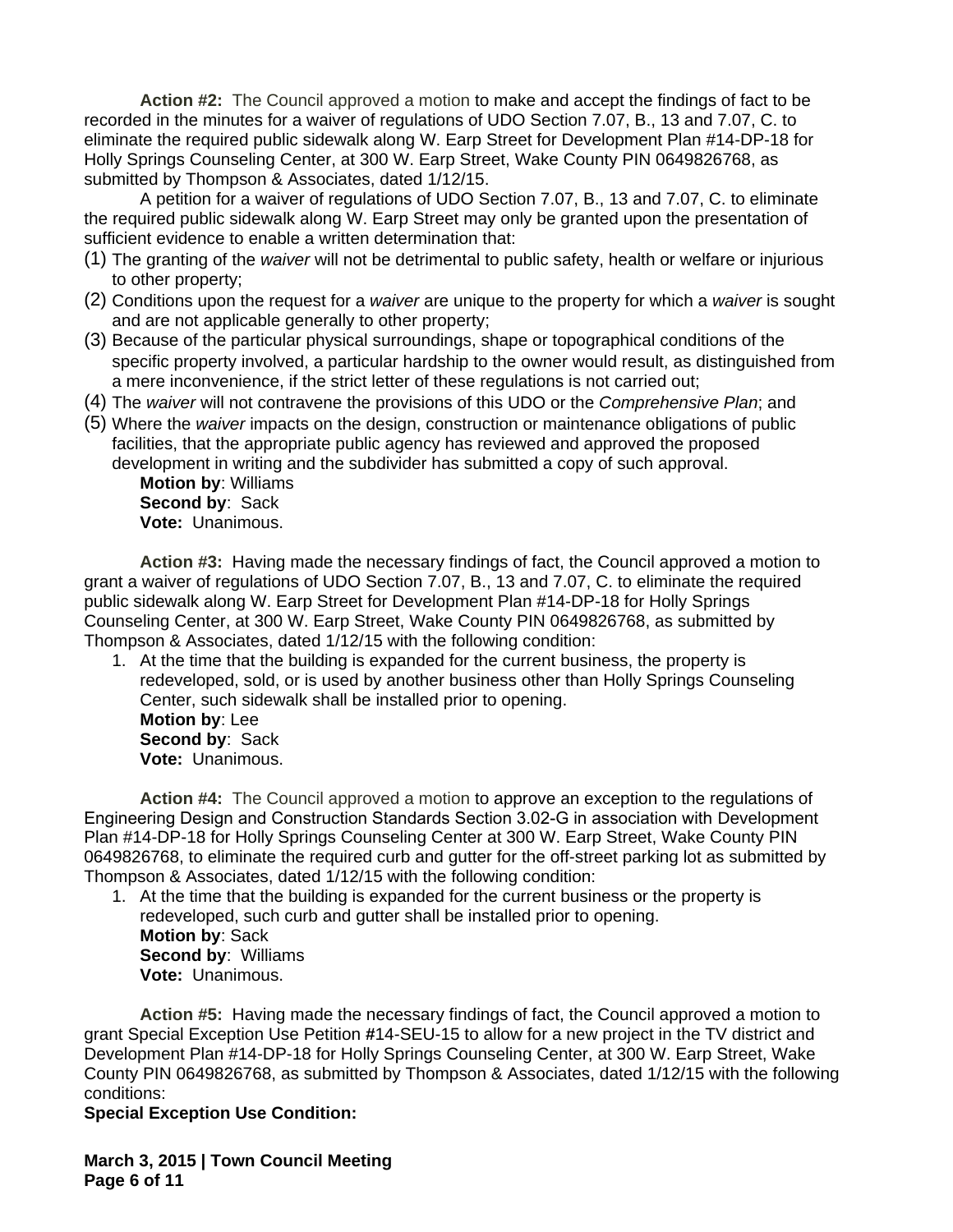- 1. All operations must adhere to the evidence submitted by the applicant as stated in the findings of fact submitted and those findings of fact specified by the Town Council in conjunction with 14- SEU-15.
- 2. *[Condition added by Motion #6 below]* The delay of road widening on Earp Street is allowed for this project until such time as any property on Earp Street within 100 yards of the property or the Mims Park property is developed and is required to widen Earp Street.

## **Development Plan Conditions:**

- 1. A downtown development investment (DDI) request was submitted for this project. All improvements shown on the plans are required unless otherwise approved with the DDI request.
- 2. With the 1st construction drawing submittal, the following items are required:
	- a. Thoroughfares, collectors and boulevards will require a calculated pavement design. This may result in a pavement cross section bigger than the specified minimum.
- 3. *[Condition amended by Motion #6 below]* At the time that the property is sold or is used by another business other than Holly Springs Counseling Center, the public sidewalk along W. Earp Street shall be installed prior to opening and the widening of Earp Street as shown on the site plan shall be completed.

**Motion by**: Dickson **Second by**: Cobb **Vote:** Unanimous.

**Action #6:** The Council approved a motion to add a Special Exception Use condition to allow the applicant to delay widening of Earp Street as shown on the site plan until such time as any property on Earp Street in the vicinity of the property is developed and the widening of Earp Street is required or the Mims Park property is developed.

**Motion by:** Williams

**Second by:** Sack

At this time, staff requested an amendment to the previous motion to add the delay of widening of Earp Street to Condition No. 3 in the development plan approval and calling for the work to be done along with public sidewalk should the property ever be sold.

Councilwoman Williams and Councilman Sack agreed to the amendment, and the Council voted to approve the amendment.

Councilman Dickson asked if the words "in the vicinity" could be defined to a distance that would include the development of the Mosaic on Main property.

Councilwoman Williams agreed to the amendment, and Councilman Sack agreed to change the wording of the motion to:

**Action #6 as amended:** The Council approved a motion to add a Special Exception Use condition to allow the applicant to delay widening of Earp Street as shown on the site plan until such time as any property on Earp Street within 100 yards of the property or the Mims Park property is developed and the widening of Earp Street is required.

**Vote:** The motion carried following a 4-1 vote. Councilwomen Lee and Williams and Councilmen Dickson and Sack voted for the motion. Councilman Cobb voted against.

Mr. Simmons noted that Earp Street is about to be resurfaced as part of a force main replacement project so that might provide an opportunity for the applicant to proceed with the widening at a cost savings.

**6e. Public Hearing: Ordinance #15-01, UDO Amendment 15-UDO-01 -** Ms. Clapp said the proposed amendments are minor clean-up revisions to various sections of the Unified Development Ordinance that were missed with the last update in September and were identified when staff was conducting their annual review of the responsibilities of the Boards.

With that explanation completed, Mayor Sears opened the public hearing. The following input was recorded: None.

There being no comments, the public hearing was closed.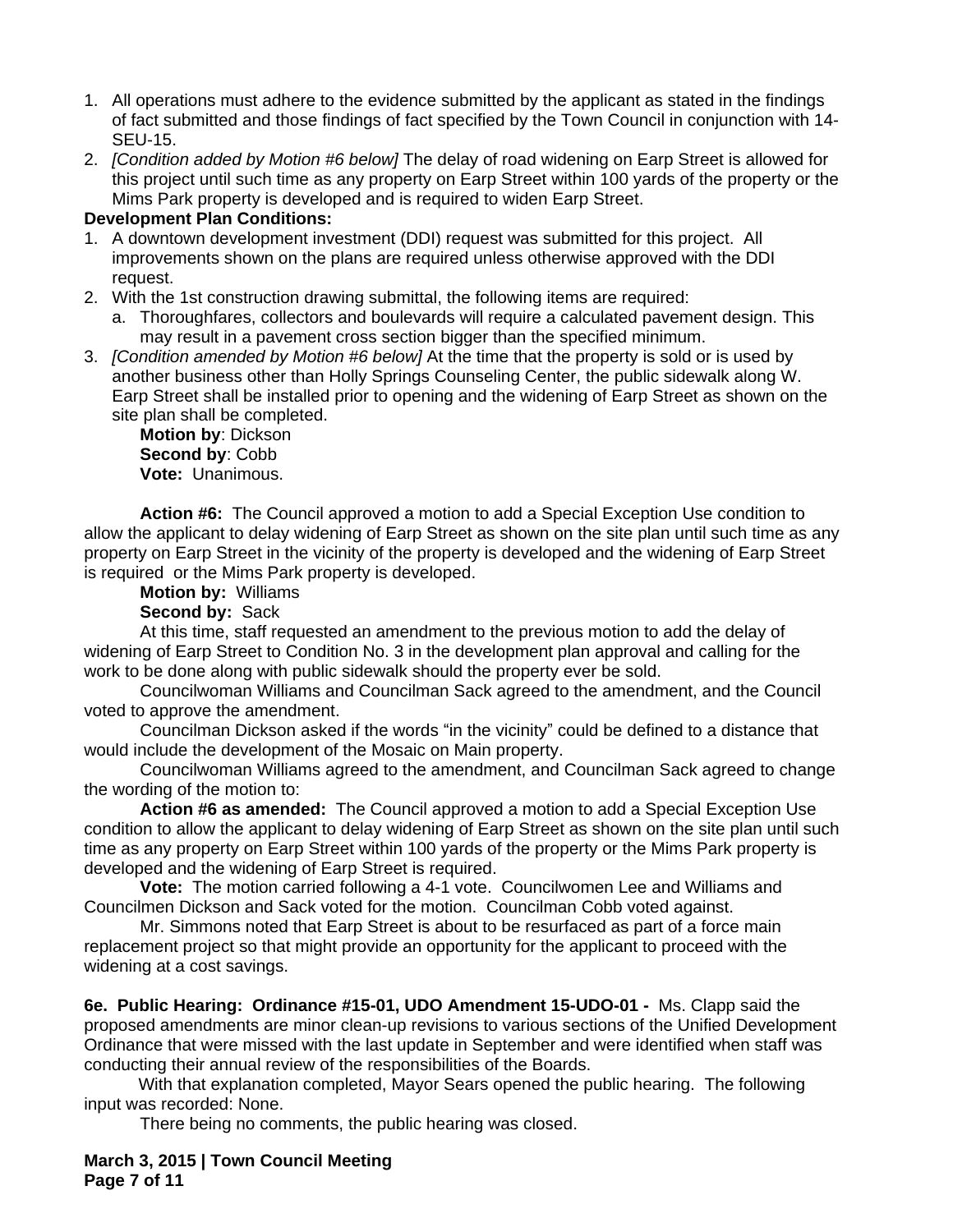**Action #1:** The Council approved a motion to accept the following statements as true: "The requested UDO Text Amendment is consistent with the Vision Holly Springs Comprehensive Plan: *Executive Summary* in regard to "Using the Plan to Implement the Town's Vision" and "Adopting and Implementing the Plan." The proposed UDO Amendments provide the tools necessary for staff and the development community to implement the goals and objectives stated in the Plan."

**Motion by**: Cobb **Second by**: Dickson **Vote:** Unanimous.

**Action #2:** The Council approved a motion to adopt ordinance 15-01 to approve and enact Unified Development Ordinance Amendment #15-UDO-01 as requested by Town of Holly Springs.

**Motion by**: Dickson **Second by**: Cobb **Vote:** Unanimous. *A copy of Ordinance #15-01 is attached to these minutes.*

**6f. Public Hearing: Downtown Development Investment Petition 14-DDI-01 Mims House -**  Ms. Clapp said the Town has received a request for Downtown Development Investment (Town Policy Statement P-33.1) has been submitted by Mims House business owners Brooke Everhart and Priscilla Erwin. In accordance with the Town's DDI policy, they have requested that all Town development-related fees be waived and to be reimbursed up to \$25,000 for public infrastructure that is required to be upgraded and added as a part of the development plan approval for the renovation of the Mims House for commercial purposes. The expenditure of public funds being considered is estimated at \$39,880.

Councilman Dickson said he would be comfortable in a policy change that would address his concern about future projects that owners be required to own the incentivized property for a year and reporting to the Council before being provided the reimbursement. He stressed he did not want to apply such a change to this project but to projects in the future because he worried that some might use the policy as a benefit and then sell the property quickly in a flip.

With that explanation completed, Mayor Sears opened the public hearing. The following input was recorded:

Brooke Everhart -- Ms. Everhart outlined the business plan for the historic Leslie-Alford-Mims to convert the property into a wedding venue.

John Adcock, 7500 Rouse Road – Mr. Adcock said he supported the Mims House project but addressed the Council to speak to the question of road right of way. He said, as a member of the Holly Springs United Methodist Church, the road is bad shape and he wanted to know where the responsibility for repair and maintenance would lie.

Mr. Schifano said the Town is asking the property owner to dedicate the right of way and that he felt the church would be relieved of any responsibility for the repair or maintenance of the road.

There being no comments, the public hearing was closed.

**Action:** The Council approved a motion to enter into a Downtown Development Investment Agreement with the business owners of The Mims House to waive certain Town development fees and reimburse up to \$25,000 in public infrastructure improvements for a total expenditure estimated at \$39,880.

**Motion by**: Sack **Second by**: Williams **Vote:** Unanimous.

**6g. Public Hearing: Downtown Development Investment Petition 14-DDI-02 Holly Springs Counseling Center -** Ms. Holloman said the Town has received a request for Downtown Development Investment (Town Policy Statement P-33.1) has been submitted by Holly Springs Counseling Center business owner Larry Bernstein for the property located at 300 W. Earp Street.

**March 3, 2015 | Town Council Meeting Page 8 of 11**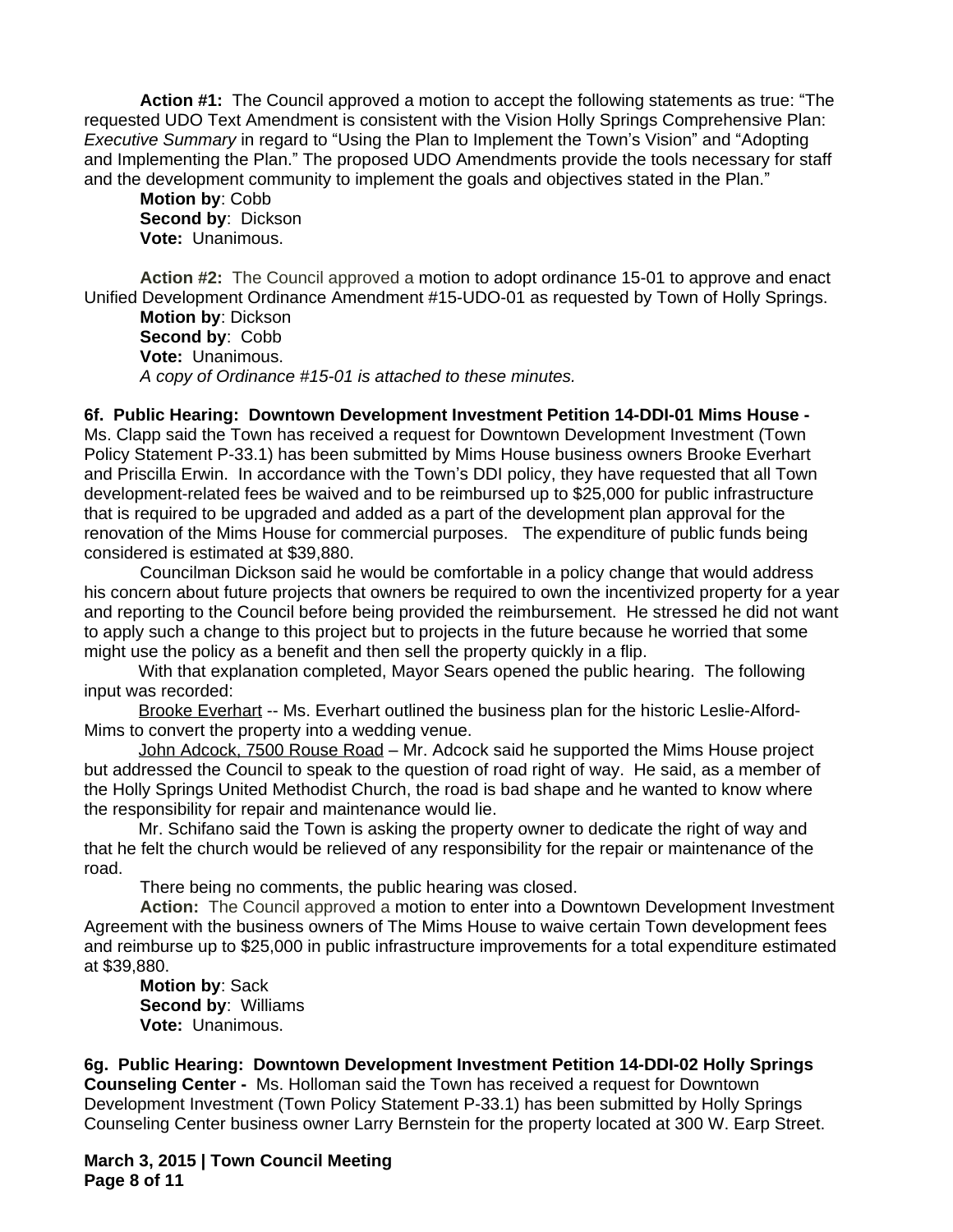In accordance with the Town's DDI Policy, they have requested that all Town development-related fees be waived and to be reimbursed up to \$25,000 for public infrastructure that is required to be upgraded and added as a part of the development plan approval for the renovation of 300 W. Earp Street for commercial purposes. The associated expenditure of public funds being considered is estimated at \$39,302.

With that explanation completed, Mayor Sears opened the public hearing. The following input was recorded

Larry Bernstein, 105 Starwood Lane – Mr. Bernstein said he was disappointed that in the DDI program he would have to invest \$60,000 in infrastructure to receive \$25,000 in reimbursement, and the recommended amount is only between \$10,000 and \$12,000. He said he

felt his company would offer more value to the Town than that.

There being no comments, the public hearing was closed.

Ms. Clapp reported that the applicants had requested \$25,000 in reimbursement. With the reimbursement that is recommend with building permit fees the amount is closer to \$39,000.

Mr. Simmons added that the project already has received waiver or delay of a lot of public improvements like sidewalk, curb and gutter, road widening and the relocation of two utility poles to the tune of about \$49,000.

**Action:** The Council approved a motion to enter into a Downtown Development Investment Agreement with the owners of 300 W. Earp Street to waive certain Town development fees for a total reimbursement estimated at between \$10,502 and \$11,802 plus building permit fees.

**Motion by**: Sack **Second by**: Cobb **Vote:** Unanimous.

**6h. Public Hearing: 14-MAS-07, Shaffer Subdivision -** Ms. Holloman said staff has received a request for a 150-lot subdivision, consisting of both single-family detached (74) and attached product (76.) The subject properties are split-zoned with the attached product on R-MF-15 zoned property and the detached homes on the R-8: Conditional Use property, totaling 44.31 acres. The proposed project is located on the north side of New Hill Road to the east of the 12 Oaks subdivision and directly adjacent to the newly approved elementary school slated to open in the fall of 2016.

With that explanation completed, Mayor Sears opened the public hearing. The following input was recorded: None.

There being no comments, the public hearing was closed.

**Action:** The Council approved a motion to approve Preliminary Plan #14-MAS-07 for Shaffer Subdivision as submitted by Curry Engineering, dated 02/9/15 with the following conditions:

- 1. Prior to Town Council, the applicant shall submit a stamped plan from the Postmaster approving the Cluster Mailbox Unit location for this subdivision within 10 days of Council approval.
- 2. Prior to the installation of a Cluster Mailbox Unit for the subdivision, a UDO permit shall be obtained from the department of Planning & Zoning.
- 3. At the time of construction drawing submittal, a street lighting plan will be required to be submitted to Planning & Zoning for review and approval. Street Trees on all interior streets shall be positioned as to not interfere with any lighting fixtures present or any site distance triangles.
- 4. This project will be required to meet Town's NPDES Phase II Post Construction Stormwater ordinance.
- 5. A fee-in-lieu of upgrade will be required for this project for the Pump Station and associated force main.
- 6. A fee-in-lieu of a portion of the cost for the signal will be required for the Green Oaks Parkway & Holly Springs New Hill Road intersection.
- 7. The following items must be included with the first construction drawing submittal: a. All items listed on the Stormwater Submittal Checklist, Form #16003.

**March 3, 2015 | Town Council Meeting Page 9 of 11**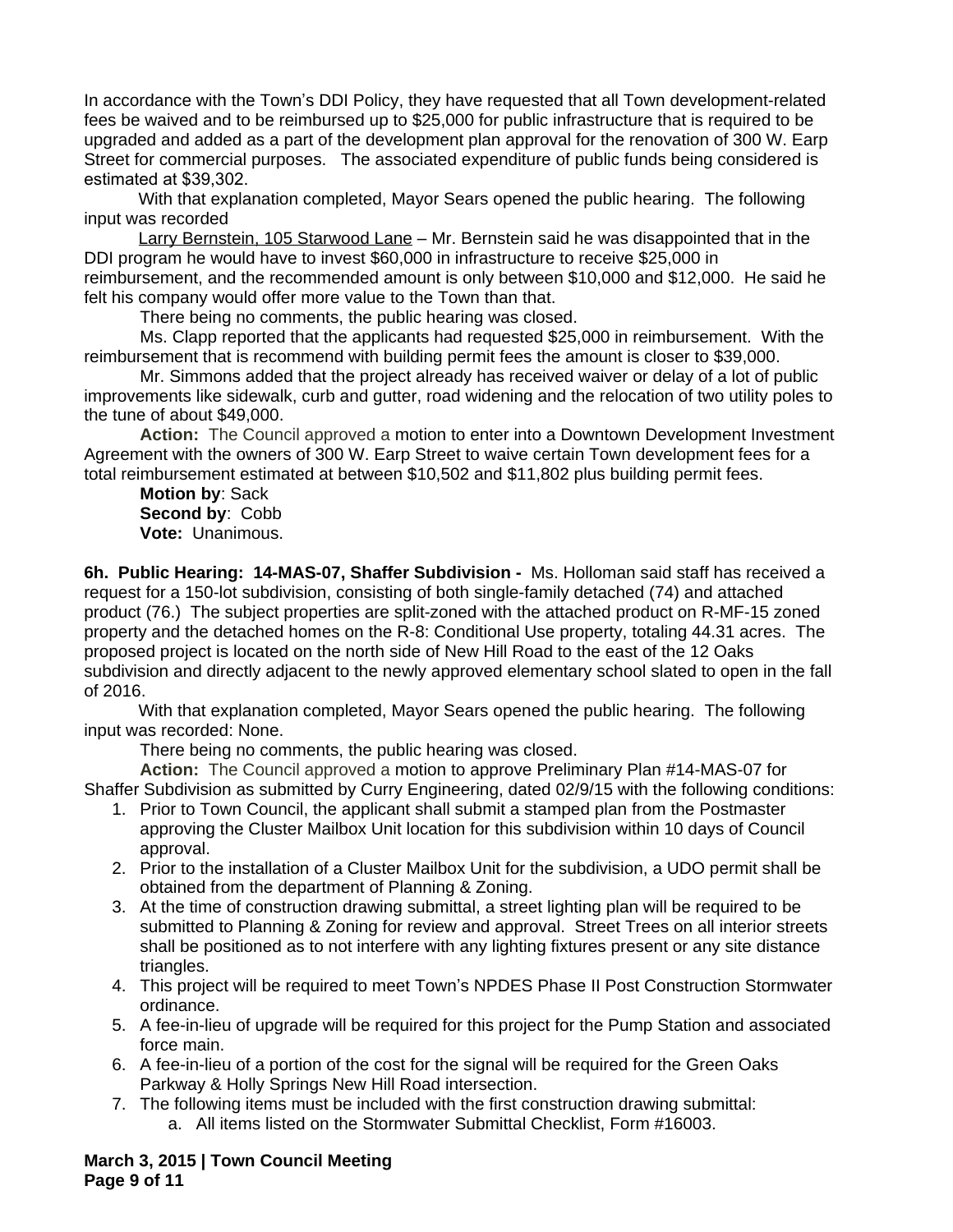- b. A detailed hydraulic report will be required for the reclaimed water main extension proposed.
- c. Provide documentation in the form of a recorded plat for any required offsite sewer easements.
- d. Provide documentation in the form of a recorded plat for any required offsite right-ofway.
- e. Homeowner Environmental education packet
- f. Provide NCDWQ Buffer origin determination.
- 8. Prior to issuance of a land disturbance permit or construction drawing approval, the following items must be completed:
	- a. Approval of Stormwater Management Plan
	- b. Payment of the Stormwater Fee-in-Lieu
	- c. Stormwater sureties are required on this project. A performance surety in the form of a bond, letter of credit or cash is required in the amount of 150% estimated construction cost of the stormwater BMP prior to the preconstruction meeting and a maintenance surety in the form of a cash escrow account in the amount of 35% the actual construction cost of the BMP is required at the end of the performance monitoring period for the project.
	- d. All environmental permits must be obtained.
	- e. If any off site sewer facilities are needed to serve this project and are not completed and accepted by the Town at the time of approval of this plan, then these facilities must be completed. The Town is not responsible for completion of offsite sewer facilities, and will not guarantee completion of such facilities by any other party, no plats or building permits will be issued by the Town until all necessary on and off site sewer infrastructure is completed.
- 9. Home Owner's Association covenants shall be recorded with the first plat associated with this subdivision.
- 10. Within 10 days of the TC approval of this plan, the following must be provided:
	- a. Provide final bound engineer's sealed Water System Hydraulic Report.
	- b. Provide final bound engineer's sealed Downstream Sewer Evaluation Report.

**Motion by**: Williams **Second by**: Sack **Vote:** Unanimous.

**7. Consent Agenda:** The Council approved a motion to approve all items on the Consent Agenda. The motion carried following a motion by Councilman Sack, a second by Councilman Cobb and a unanimous vote. The following actions were affected:

7a. Budget Amendment \$10,000 – The Council adopted an amendment to the FY 2014-15 budget in the amount of \$10,000 to transfer funds from federal asset forfeiture funds to capital outlay equipment line for additional canine. *A copy of the budget amendment is attached to these minutes.*

7b. New World System Software Agreement – The Council approved renewal for a New World System software maintenance service agreement.

7c. Law Enforcement Center Project - The Council approved to enter a contract with O'Brien Atkins for interior design services for the Law Enforcement Center.

7d. North Main Athletic Complex Project – The Council approved \$142,404.46 purchase of portable building for offices and bathrooms at the North Main Athletic Complex.

**8a. Burt Tract Reclaimed Infrastructure Agreement – Ms. Parrish said the Burt Tract is a 122**acre tract within the corporate limits of Holly Springs. The proposed residential project will consist of 342 single-family lots and other improvements constructed in residential communities. The developer and staff support 50% of the total construction cost for the reclaimed infrastructure to be